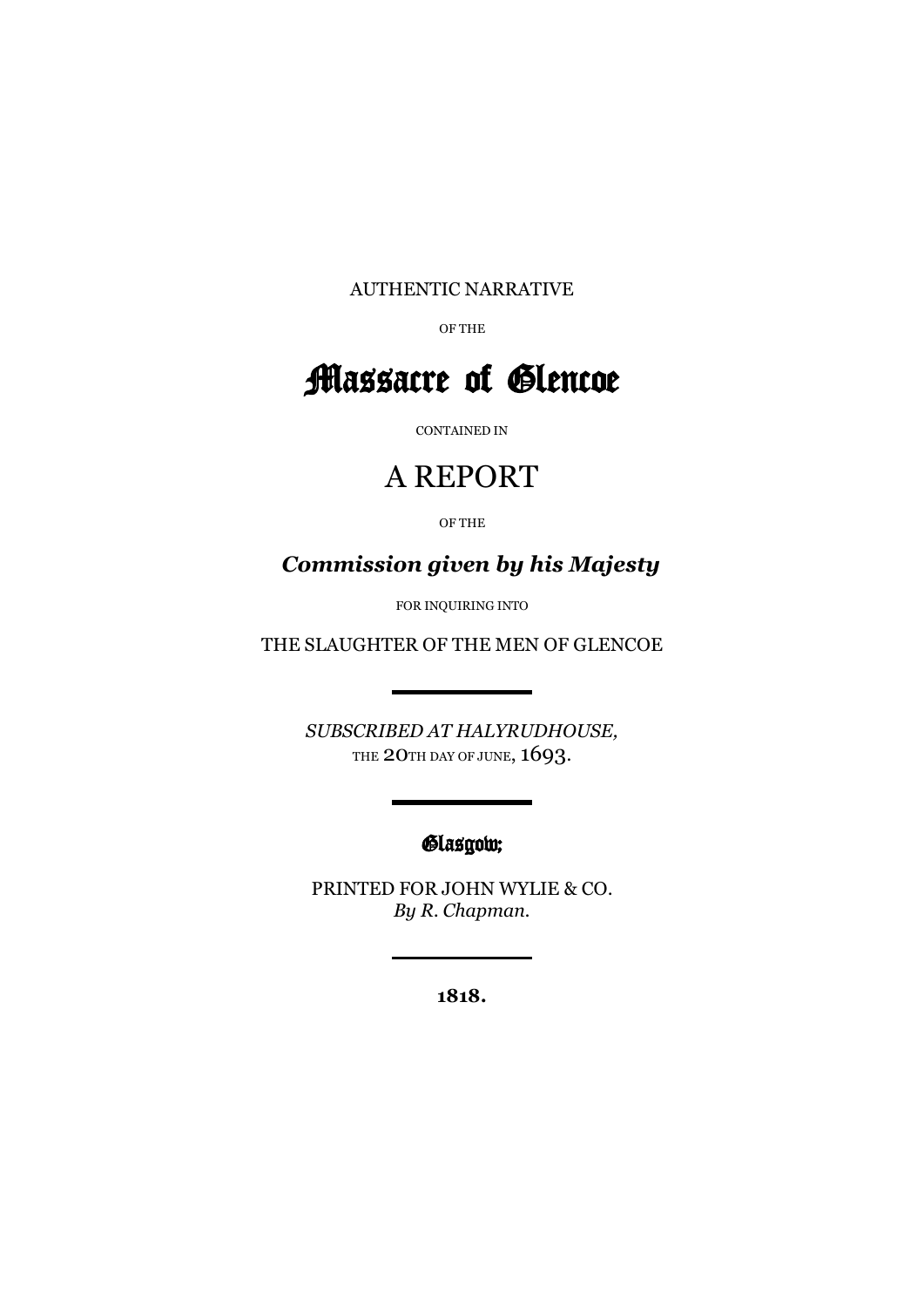## PREFACE

THIS action of unexampled barbarity disgraced the government of William in Scotland at the commencement of the year 1692. The rigour of the warrant, the circumstances of its execution, the mask of friendship under which an unsuspecting and unarmed people were butchered by soldiers, could scarce be exaggerated by the enemies of William, or defended by his friends. The blame was laid by the latter on the minister. They affirmed that the king, ever slow in transacting business, had signed the warrant, among other papers, without inquiry. Some, with a mixture of absurdity and injustice, defended the measure itself, as consistent with the laws of Scotland, others averred, that the officers extended their rigour beyond the letter of their orders. Though the opponents of William owned, that he was instigated to the measure by Dalrymple, they would not allow that he could be ignorant of the contents of a paper, which, apparently to screen his secretary, he had signed both at top and bottom. Warrants of fire and sword, they acknowledged, had been often granted in Scotland, but they were seldom executed with any degree of rigour, and never against men who were not at the time actually in arms.

If the troops exceeded their orders, a point by no means clear, the King they said, in approving afterwards of their conduct made their cause his own. He would not permit the actors in this tragedy to be punished. He even promoted the most active, and distinguished them with his favour.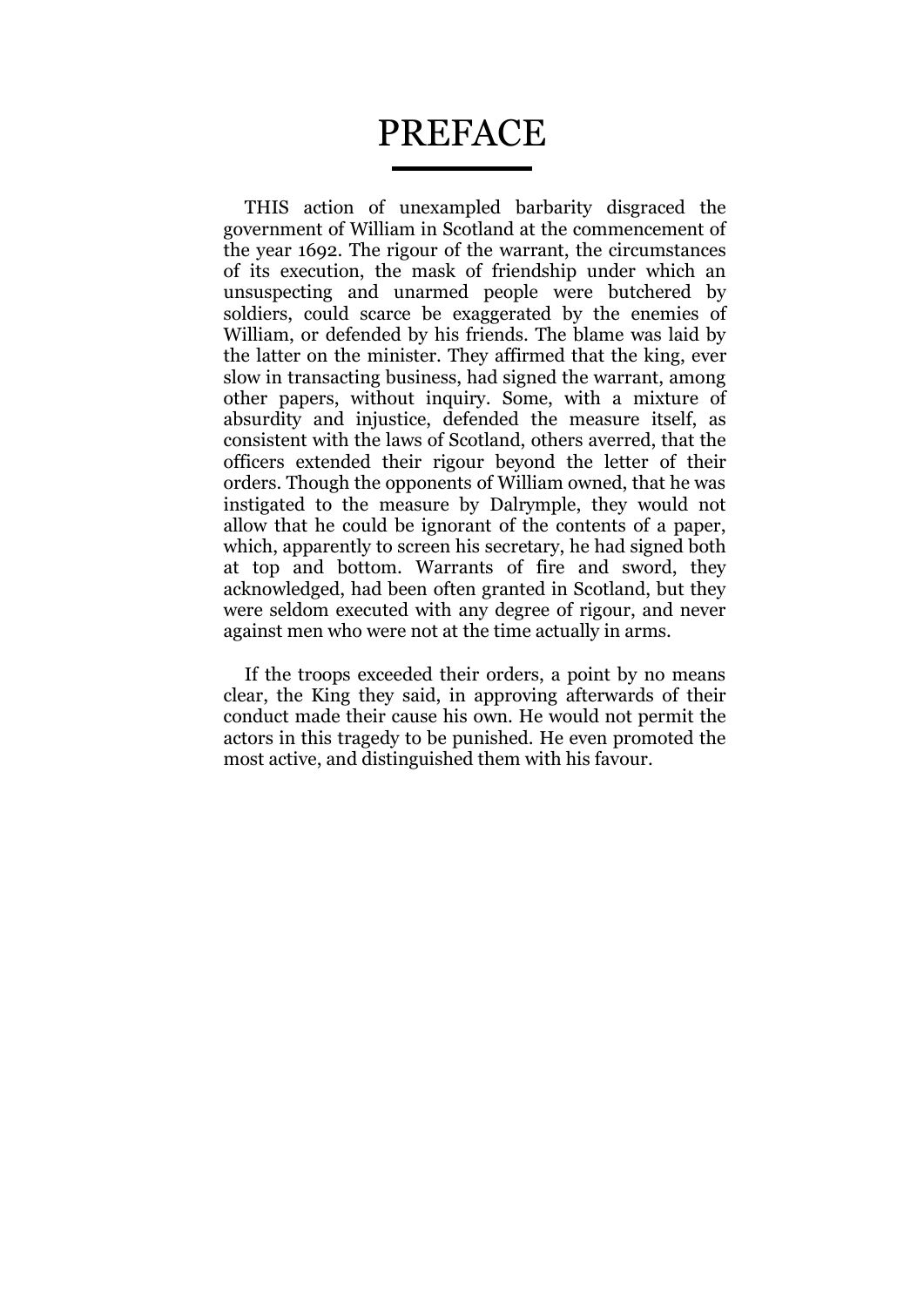#### REPORT

#### OF THE

#### COMMISSION GIVEN BY HIS MAJESTY

#### FOR ENQUIRING INTO THE

#### SLAUGHTER OF THE MEN OF GLENCO.

*Subscribed at Halyrudhouse, the 20th day ofJune, 1693*

JOHN Marquis of Tweedale, Lord High Chancellor of Scotland, William Earl of Annadale, John Lord Murray, Sir James Stewart his Majesty's advocate, Adam Cockburn of Ormistone, Lord Justice Clerk, Sir Archibald Hope of Rankeiller, and Sir William Hamilton of Whitlaw, two of the senators of the College of Justice, Sir James Ogilvie his Majesty's solicitor, and Adam Drummond of Meggins, commissioners appointed by his Majesty, by his commission under the great seal, of the date the 29th of April last past, to make inquiry, and to take trial and precognition about the slaughter of several persons of the sirname of MacDonald, and others, in Glenco, in the year 1692, by whom, and in what manner, and by what pretended authority the same was committed, with power to call for all warrants and directions given in that matter; as also, to examine all persons who had a hand therein, with what witnesses they should find necessary, either upon oath or declaration; and to report to his Majesty the true state of the said matter, with the evidence and testimonies to be adduced before, them, as the said commission more amply bears; having mett, and qualified themselves by taking the oath of allegiance and assurance, conform to the act of parliament, with the oath *de fideli,* as use is in such cases, did, according to the power given to them, chuse Mr. Alexander Monro of Biercroft to be their clerk; and he having also qualified himself as above, they proceeded into the said inquiry, to call for all warrants and directions, with all such persons as witnesses that might give light in the said matter: And having considered the foresaid warrants and directions produced before them, and taken the oaths and depositions of the witnesses under named, they, with all submission, lay the report of the whole discovery made by them before his Majesty, in the order following. And *1st,* Of some things that preceded the said slaughter. *2dly,* Of the matters of fact, with the proofs and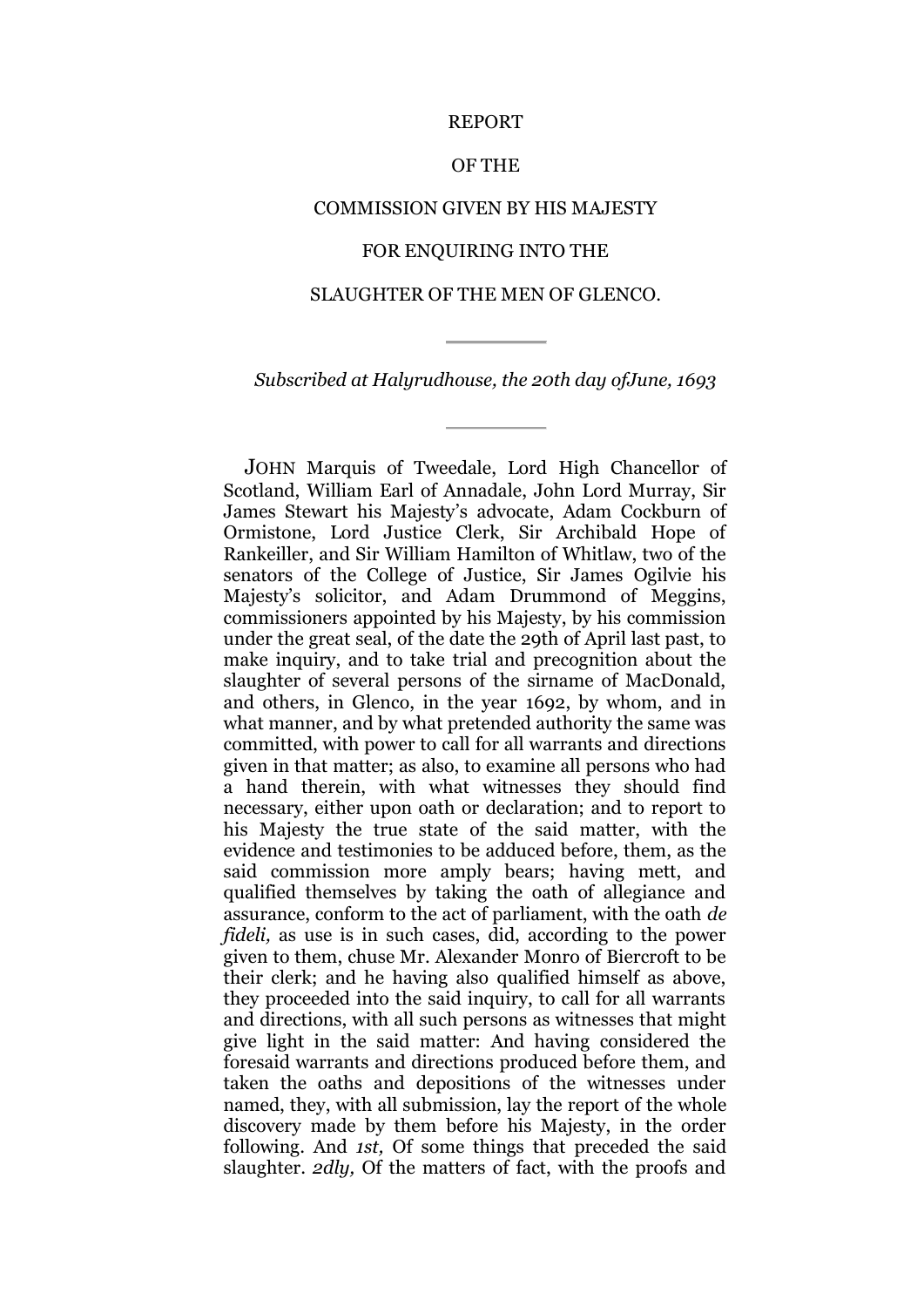evidence taken, when, and in what manner, the same was committed. *3dly,* Of the warrants and directions that either really were, or were pretended for the committing it. And, *lastly,* The commissioners humble opinion of the true state and account of that whole business. The things to be remarked preceding the said slaughter were, That its certain that the lairds of Glenco and Auchintraitten, and their followers, were in the insurrection and rebellion made by some of the Highland clans, under the command, first, of the Viscount of Dundee, and then of Major General Buchan, in the year 1089 and 1690. This is acknowleged by all: But, when the Earl of Broadalbine called the heads of the clans, and met with them in Auchallader, in July 1691, in order to a cessation, the deceased Alexander M'Donald of Glenco was there with Glengarry, Sir John Maclene, and others, and agreed to the cessation; as it is also acknowledged: But the deceased Glenco's two sons, who were at that time with their father in the town of Auchallader, depone, That they heard that the Earl of Broadalbine did at that time quarrel with the deceased Glenco, about some cows that the Earl alledged were stolen from his men by Glenco's men; and that, though they were not present to hear the words, yet their father told them of the challenge; and the two sons, with Ronald MacDonald indweller in Glenco, and Ronald M'Donald in Innerriggin in Glenco, do all depone, That they heard the deceast Glenco say, That the Earl of Broadalbine, at the meeting of Auchallader, threatned to do him a mischief; and that -he fear'd a mischief from no man so much as from the Earl of Broadalbine, as their depositions at the letter A in the margin bear. And Alexander MacDonald, second son to the deceast Glenco, doth further depone, That he hath often heard from his father and others, that there had been in former times blood betwixt Broadalbine's family and their clan, as his deposition, at the same mark, bears. And here the commissioners cannot but take notice of what hath occurred to them, in two letters from Secretary Stair to Lieutenant Colonel Hamilton, one of the 1st, &nd another of the 3d of December, 1691; wherein he expresses his resentment, from the marring of the bargain that should have been betwixt the Earl of Broadalbine and the Highlanders, to a very great height; charging some for their despite against hirn, as if it had been the only hindrance of that settlement: Whence he goes on, in his of the 3d of December, to say, That since the government cannot oblige them, it is obliged to ruin some of them, to weaken and frighten the rest; and that the MacDonalds will fall in the net; and, in effect, seems even from that time, which was almost a month before the expiring of the King's indemnity, to project with Lieutenant Colonel Hamilton, that some of them should be rooted out and destroyed. His Majesty's proclamation of indemnity was published in August 1691, offering a free indemnity and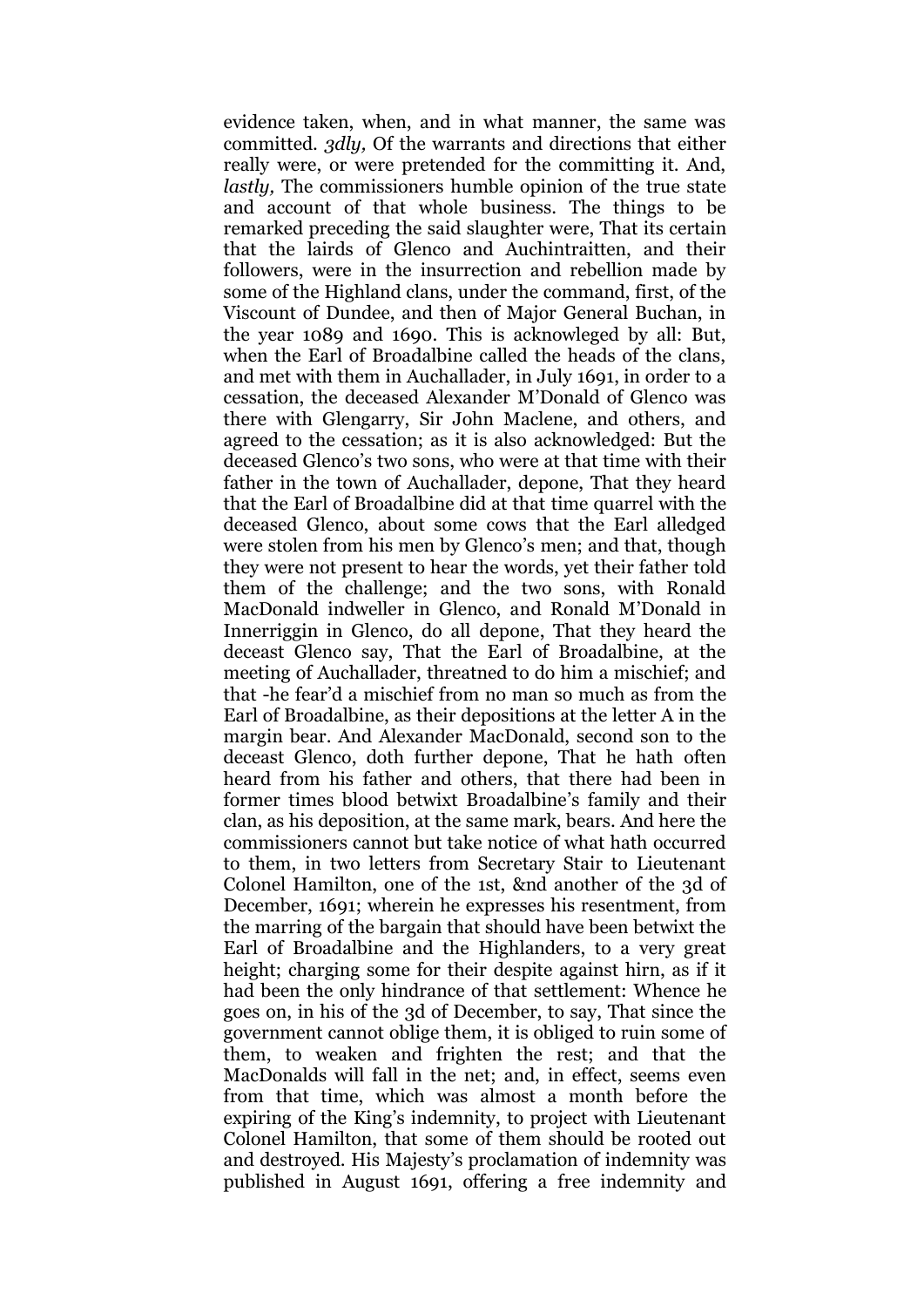pardon to all the Highlanders who had been in arms, upon their coming in and taking the oath of allegiance, betwixt that and the first of January thereafter: And, in compliance with the proclamation, the deceased Glenco'goes, about the end of December 1691, to Colonel Hill governor of Fort-William at Inverlochy, and desired the Colonel to minister to him the oath of allegiance, that he might have the King's indemnity; but Colonel Hill, in his deposition marked with the letter B, doth further depone, That he hastened him away all that he could, and gave him a letter to Ardkinlass to receive him as a lost sheep; and the Colonel produces Ardkinlass's answer to that letter, dated the 9th January 1691, bearing, that he had endeavoured *to* receive the great lost sheep Glenco, and that Glenco had undertaken to bring in all his friends and followers, as the privy council should order: And Ardkinlass further writes, that he was sending to Edinburgh, that Glenco, though he had mistaken in coming to Colonel Hill to take the oath of allegiance, might yet be welcome; and that thereafter the Colonel should take care that Glenco's friends and followers may not suffer, till the King and council's pleasure be known, as the said letter, marked on the back with the letter B, bears. And Glenco's two sons above name do depone in the same manner, that their father went, about the end of December, to Colonel Hill to take the oath of allegiance; but finding his mistake, and getting the Colonel's letter to Ardkinlass, he hastened to Inveraray, as soon as he could for the bad way and weather, and did not so much as go to his own house in his way to Inveraray, though he past within half a mile of it; as both their depositions at the letter B bears. And John M'Donald, the eldest son, depones further, at the same mark, That his father was taken in the way by Captain Drummond at Barcalden, and detained twenty-four hours.

Sir Colin Campbell of Ardkinlass, sheriff-depute of Argyllshire, depones, That the deceased Glenco came to Inveraray about the beginning of January 1692, with a letter from Colonel Hill to the effect above mentioned; and was three days there before Ardkinlass could get thither, because of bad weather; and that Glenco said to him, that he had not come sooner because he was hindered by the storm. And Ardkinlass farther depones, That, when he declined to give the oath of allegiance to Glenco, because the last of December, the time appointed for the taking of it, was past, Glenco begged with tears, that he might be admitted to take it; and promised to bring in all his people, within a short time, to do the like; and if any of them refused, they should be imprisoned, or sent to Flanders: Upon which Ardkinlass says, he did administer to him the oath of allegiance, upon the 6th of January 1692, and sent a certificate thereof to Edinburgh, with Colonel Hill's letter to Colin Campbell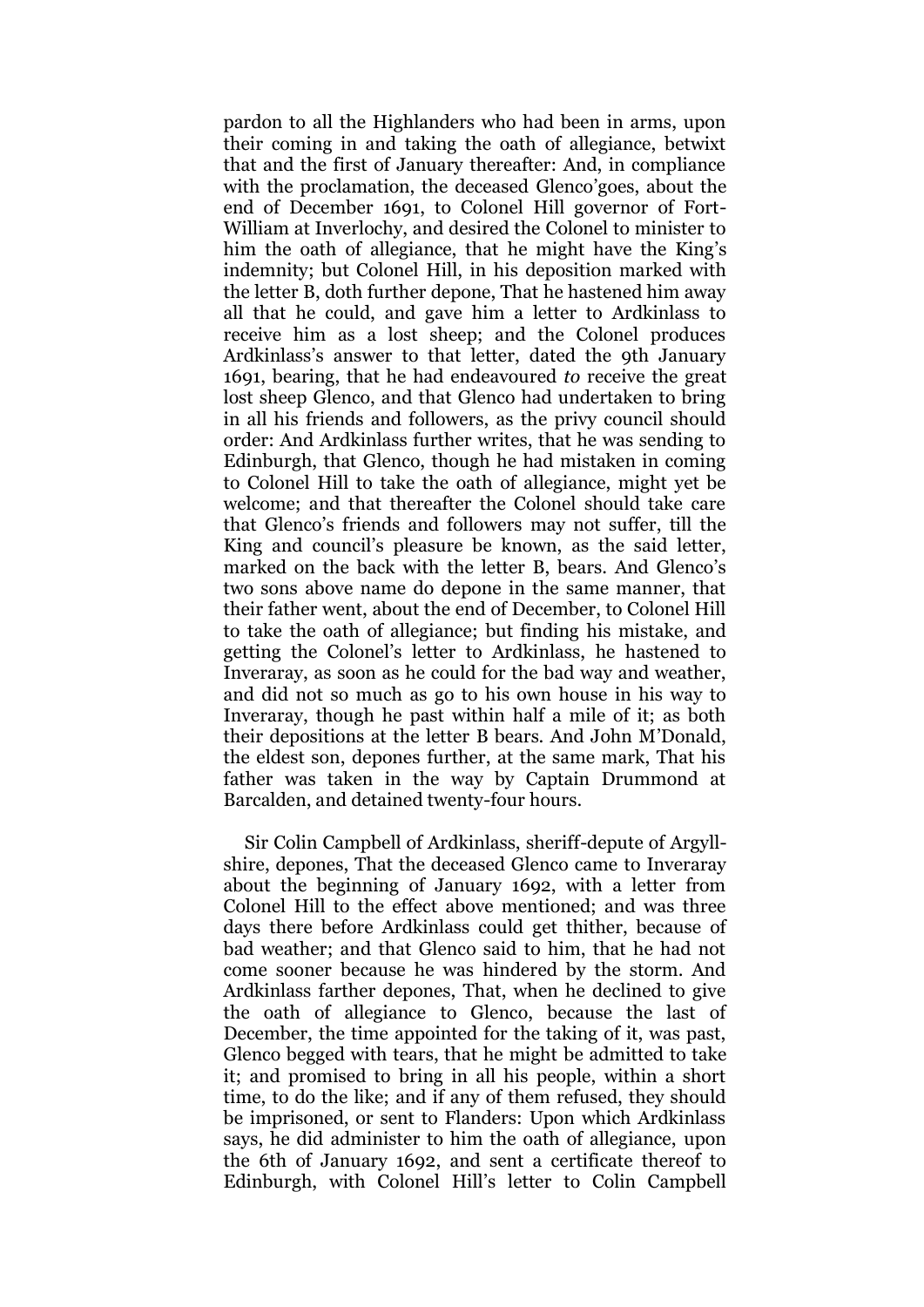sheriff-clerk of Argyle, who was then at Edinburgh; and further wrote to the said Colin, that he should write back to him whether Glenco's taking the oath was allowed by the council or not, as Ardkinlass's deposition at the letter B testifies. And the said Colin, sheriff-clerk, depones, That the foresaid letters, and the certificate relating to Glenco, with some other certificates relating to some other persons, all upon one paper, were sent in to him to Edinburgh by Ardkinlass; which paper being produced upon oath by Sir Gilbert Elliot, clerk to the secret council, but rolled and scored as to Glenco's part, and his taking the oath of allegiance; yet the commissioners found, that it was not so delete or dashed, but that it may be read that Glenco did take the oath of allegiance at Inveraray the 6th day of January 1692. And the said Colin Campbell depones, That it came to his hand fairly written, and not dashed; and that, with this certificate, he had the same letter from Ardkinlass, (with Colonel Hill's above mentioned letter to Ardkinlass inclosed), bearing how earnest Glenco was to take the oath of allegiance, and that he had taken it upon the 6th of January; but that Ardkinlass was doubtfull if that the council would receive it. And the sheriff-clerk did produce before the commissioners the foresaid letter by Colonel Hill to Ardkinlass, dated at Fort-william the 31st day of December 1691, and bearing, that Glenco had been with him, but slipt some days, out of ignorance; yet that it was good to bring in a lost sheep at any time, and would be an advantage to render the King's government easy. And, with the said sheriff-clerk, the Lord Aberuchill, Mr. John Campbell writer to the signet, and Sir Gilbert Elliot clerk to the council, do all declare, That Glenco's taking the oath of allegiance, with Ardkinlass's foresaid certificate as to his part of it, did come to Edinburgh, and was seen by them, fairly written, and not scored or dashed; but that Sir Gilbert, and the other clerks of the council, refused to take it in, because done after the day appointed by the proclamation: Whereupon the Mid Colin Campbell, and Mr. John Campbell, went, as they depone, to the Lord Aberuchill, then a privy councillor, and desired him to take the advice of privy councillors about it: And accordingly they affirm, that Aberuchill said, be had spoke to several privy councillors, and party to the Lord Stairs, and that it was their opinion, that the foresaid certificate could not be received, without a warrant from the King; and that it would neither be safe to Ardkinlass, nor profitably to Glenco, to give in the certificate to the clerk of the council: And this the Lord Aberuchill confirms by his deposition; but doth not name therein the Lord Stair. And Colin Campbell the sheriffclerk does further depone, That, with the knowledge of Lord Aberuchill, Mr. John Campbell, and Mr. David Moncrief clerk to the council, he did by himself, or his servant, score or delete the foresaid certificate, as now it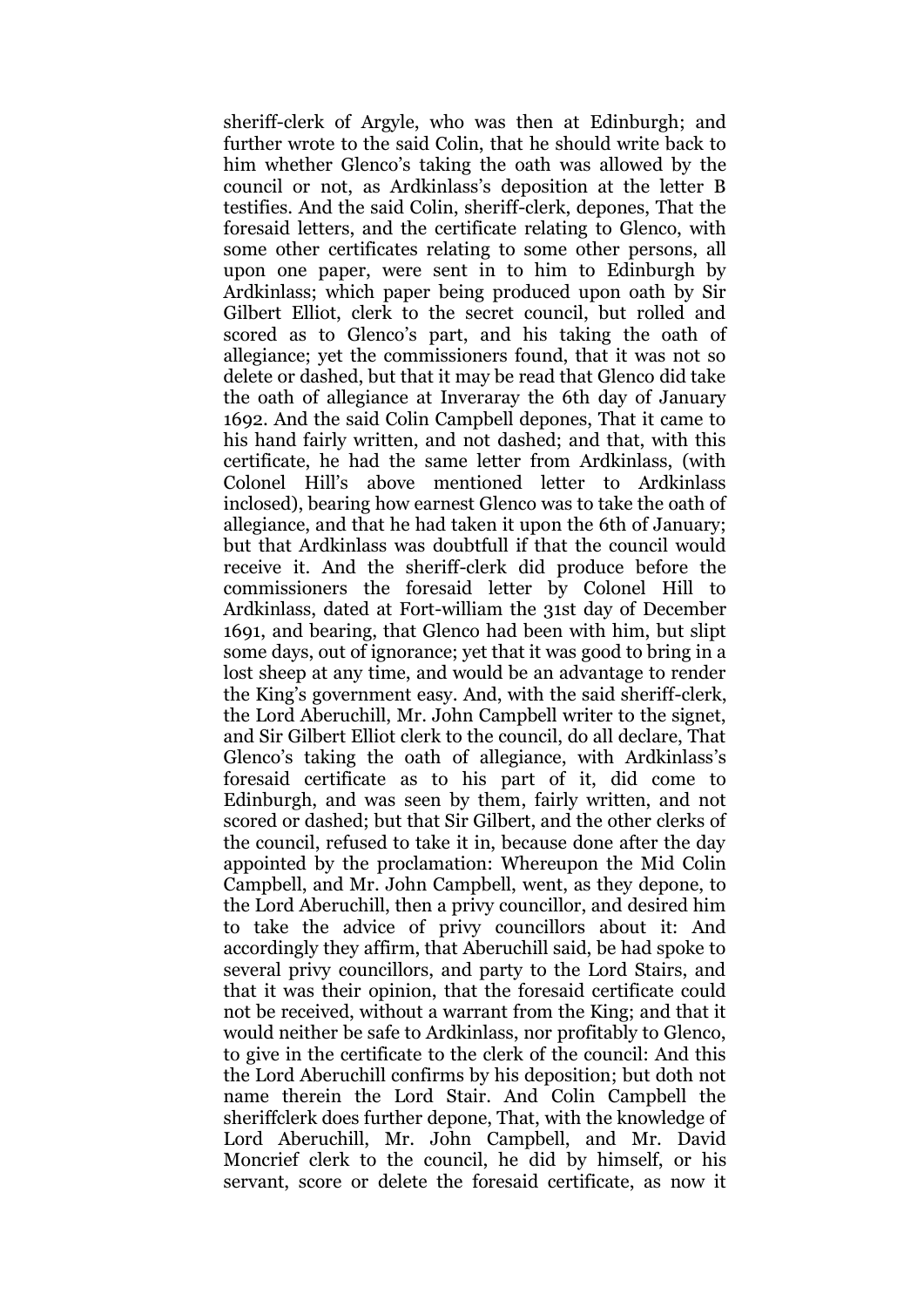stands scored, as to Glenco's taking the oath of allegiance; and that he gave it in so scored or obliterate to the said Mr. David Moncrieff clerk of the council, who took it in as it is now produced. But it doth not appear by all these depositions, that the matter was brought to the councilboard that the councils pleasure might be known upon it, though it seems to have been intended by Ardkinlass, who both wrote himself, and sent Colonel Hill's letter to make Glenco's excuse; and desired expressly to know the council's pleasure.

After that Glenco had taken the oath of allegiance, as is said, he went home to his own house; and, as his own sons above named depone, he not only lived there for some days, quietly and securely, but called his people together, and told them he had taken the oath of allegiance, and made his peace; and therefore desired and engaged them to live peaceably under K. William's government; as the depositions of the said two sons, who were present, marked with the letter E, bear.

These things having preceeded the slaughter, which happened not to be committed untill the 13th of February 1692, six weeks after the deceased Glenco had taken the oath of allegiance at Inveraray; the slaughter of the Glenco men was in this manner, viz. John and Alexander M'Donalds, sons to the deceased Glenco, depone, That Glengary's house being reduced, the forces were called back to the south; and Glenlyon, a Captain of the Earl of Argyle's regiment, with Lieutenant Lindsay and Ensign Lindsay, and six score soldiers, returned to Glenco about the 1st of February, 1692; where, at their entry, the elder brother John met them, with about twenty men, and demanded the reason of their coming; and Lieutenant Lindsay shewed him his orders for quartering there, under Colonel Hill's hand; and gave assurance, that they were only come to quarter; whereupon, they wero billeted in the country, and had free quarters and kind entertainment, living familiarly with the people, until the 13th day of February. And Alexander further depones, That Glenlyon being his wife's uncle, came almost every day and took his morning drink at his house; and that the very night before the slaughter, Glenlyon did play at cards in his own quarters with both the brothers. And John depones, That old Glenco his father had invited Glenlyon, Lieutenant Lindsay, and Ensign Lindsay to dine with him, upon the very day the slaughter happened: But, on the 13th day of February, being Saturday, about four or five in the morning, Lieutenant Lindsay, with a party of the foresaid soldiers, came to old Glenco's house, where having called in a friendly manner, and got in, they shot his father dead, with several shots, as he was rising out of his bed; and the mother having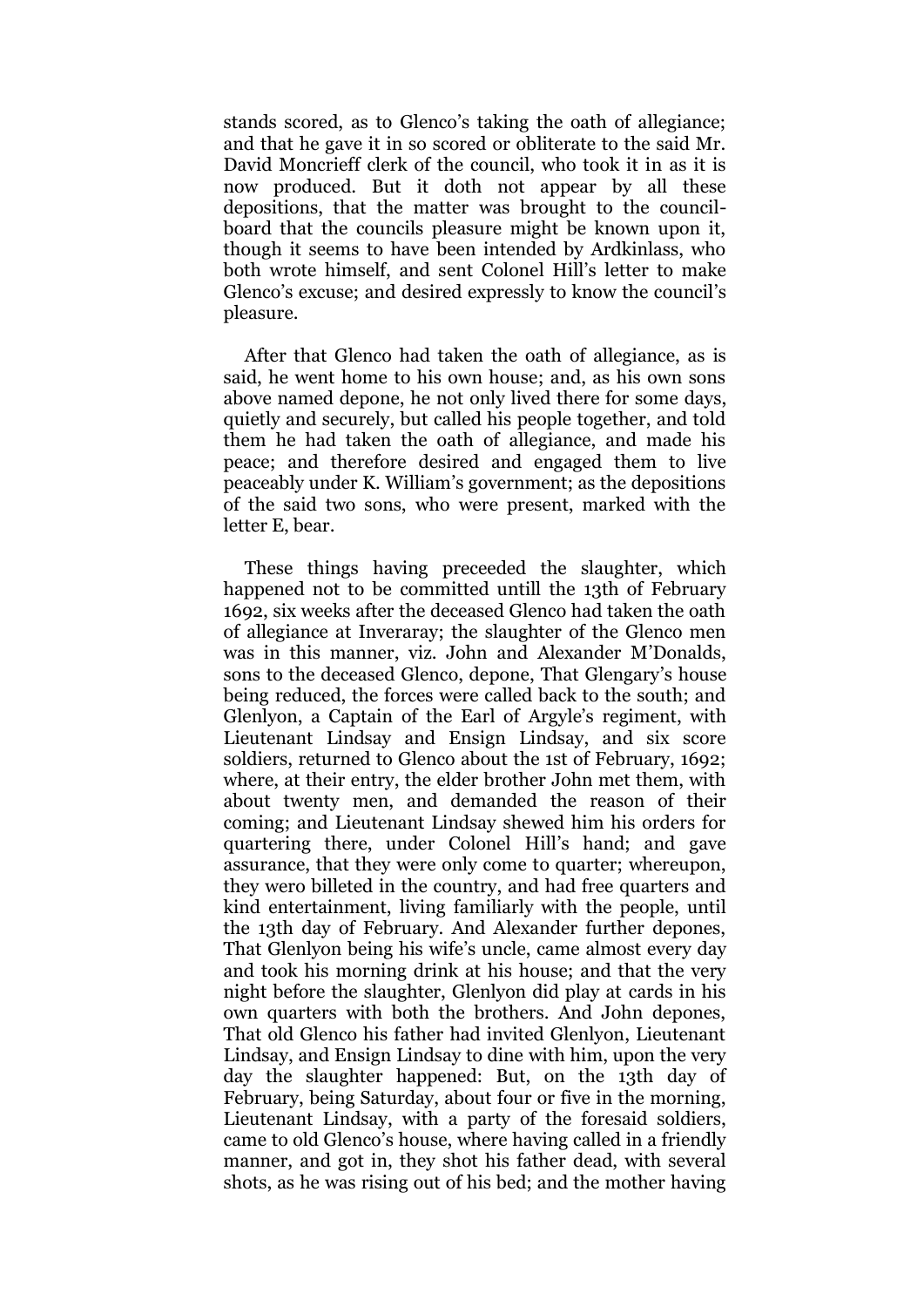got up and put on her cloaths, the soldiers stripped her naked, and drew the rings off her fingers with their teeth; as likewise they killed one man more, and wounded another grievously at the same place: And this relation they say they had from their mother; and is confirmed by the deposition of Archibald M'Donald indweller in Glenco, who farther depones, That Glenco was shot behind his back with two shots, one through the head and another through the body; and t wo more were killed with him in that place, and a third wounded, and left for dead: And this he knows because he came that same day to Glenco's house, and saw his dead body lying before the door, with the other two that were killed, and spoke with the third that was wounded, whose name was Duncan Don, who came their occasionally with letters from the Brae of Marr. The said John M'Donald, eldest son to the deceased. Glenco, depones, The same morning that his father was killed, there came soldiers to his house before day, and called at his window, which gave him the alarm, and made him go to Innerriggen, where Glenlyon was quartered; and that he found Glenlyon and his men preparing their arms, which made the deponent ask the cause; but Glenlyon gave him only good words, and said, they were to march against some of Glengary's men; and, if there were ill intended, would not he have told Sandy and his niece? meaning the deponent's brother and his wife j which made the deponent go home, and go again to his bed, until his servant, who hindered him to sleep, raised him; and, when he rose and went out, he perceived about twenty men coming towards his house, with their bayonets fixed to their muskets; whereupon he fled to the hill; and having Auchnaion, a little village of Glenco, in view, he heard the shots, wherewith Auchintraiten and four more were killed; and that he heard also the shots at Innerriggen, where Glenlyon had caused to kill nine more, as shall be hereafter declared. And this confirmed by the concurring deposition of Alexander M'Donald his brother, whom a servant waked out of sleep, saying, It is no time for you to be sleeping when they are killing your brother at the door, which made Alexander to flee, with his brother, to the hill, where both of them heard the foresaid shots at Auchnaion and Innerriggen. And the said, John, Alexander, and Archibald M'Donald, do all depone, That the same morning there was one Sergeant Barber laid hold on Auchentraiten's brother, one of the four, and asked him if he were alive: He answered, that he was; and that he desired to die without, rather than within. Barber said, that, for his meal that he had eaten, he would do him the favour to kill him without. But when the man was brought out, and soldiers brought up to shoot him, he having his plaid loose, flung it over their faces, and so escaped; and the other three broke through the back of the house, and escaped: And this account the deponents had from the men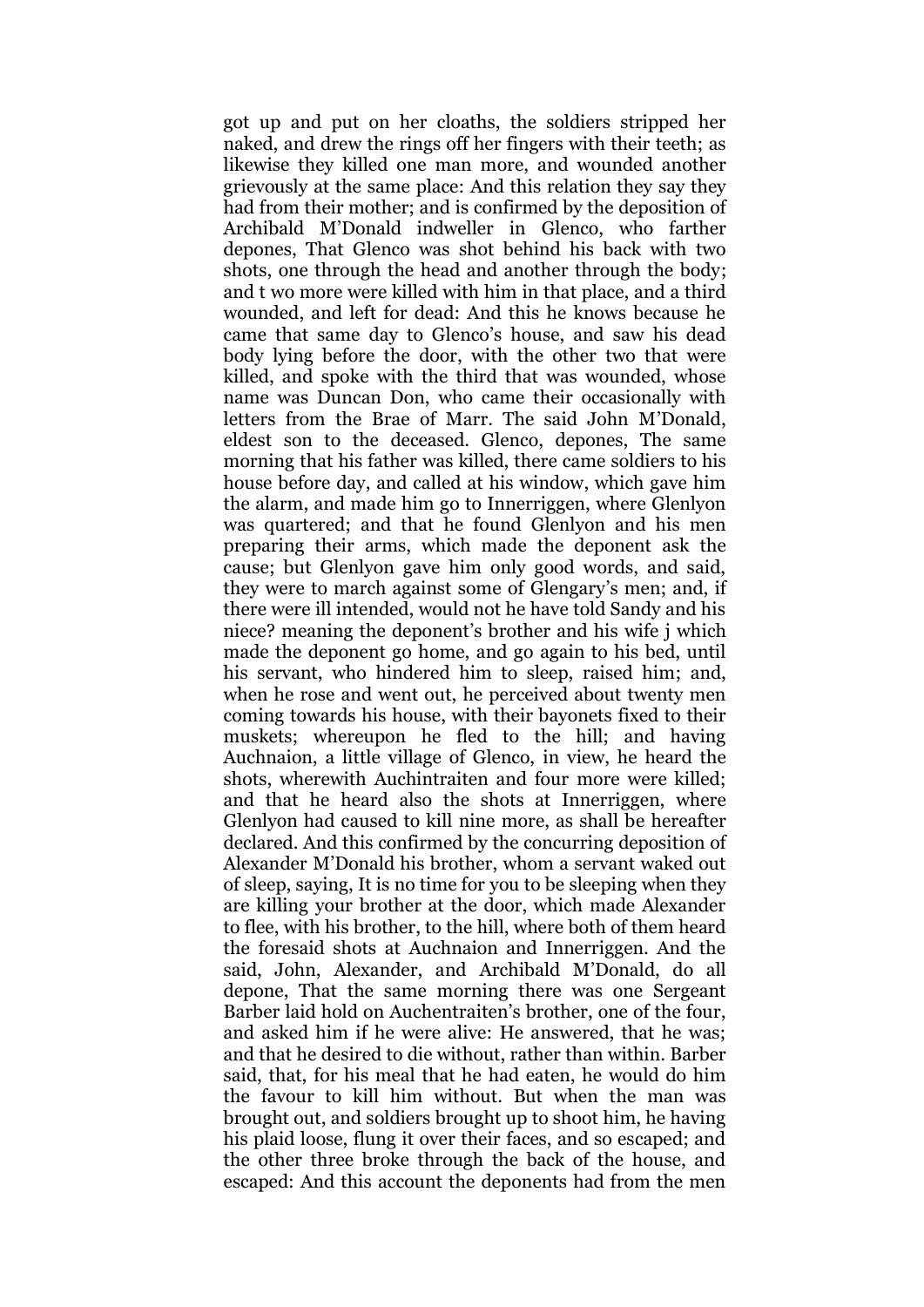that escaped. And at Innerrigen, where Glenlyon was quartered, the soldiers took other nine men, and did bind them hand and foot, killed them one by one with shot; And when Glenlyon inclined to save a young man of about twenty years of age, one Captain Drummond came and asked how came he to be saved, in respect ofthe orders that were given? and shot him dead: And another young boy, of about 13 years, ran to Glenlyon to be saved; he was likewise shot dead: And in the same town there was a woman, and a boy about 4 or 5 years of age, killed: And at Auchnaion there was also a child missed, and nothing found of him but the hand. There were likewise several killed at other places, whereof one was an old man about 80 years of age. And all this the doponents say they affirm, because they heard the shot, saw the dead bodies, and had an account from the women that were. left. And Ronald Macdonald, indweller in Glenco, farther depones, That he being living with his father in a little town of Glenco, some of Glenlyon's soldiers came to his father's house, the said 13th of February, in the morning, and dragged his father out of his bed, and knocked him down for dead, at the door; which the deponent seeing, made his escape; and his father recovering, after the soldiers were gone, got into another house; but this house was shortly burnt, and his father burnt in it; and the deponent came thereafter, and gathered his father's bones, and burnt them. He also declares, That at Auchnaion, where Auchintraiten was killed, he saw the body of Auchintraiten and three more, cast out, and covered with dung. And another witness of the same declares, That, upon the same 13th of February, Glenlyon, and Lieutenant Lindsay, and their soldiers, did, in the morning before day, fall upon the.people of Glenco, when they were secure in their beds, and killed them; and he being at Innerrigen, fled with the first, but heard shots; and had two brothers killed there, with three men more, and a woman; who were all buried before he came back. And all these five witnesses concur, That the foresaid slaughter was made by Glenlyon-and his soldiers, after they had been quartered, and lived peaceably and friendly with the men of Glenco, about 13 days; and that the number of those whom they knew to be slain were about *26*: And that the soldiers, after the slaughter, did burn the houses, barns, and goods; and carryed away a great spoil of horse, nolt, and sheep, above a thousand. And James Campbell soldier in the castle of Stirling depones, That in January 1692, he being then soldier in Glenlyon's company, marched with the company from Inverlochv to Glenco, where the company was quartered, and very kindly mtertained, for the space of 14 days:

That be knew nothing of the design of killing the Glenco men till the morning that the slaughter was committed; at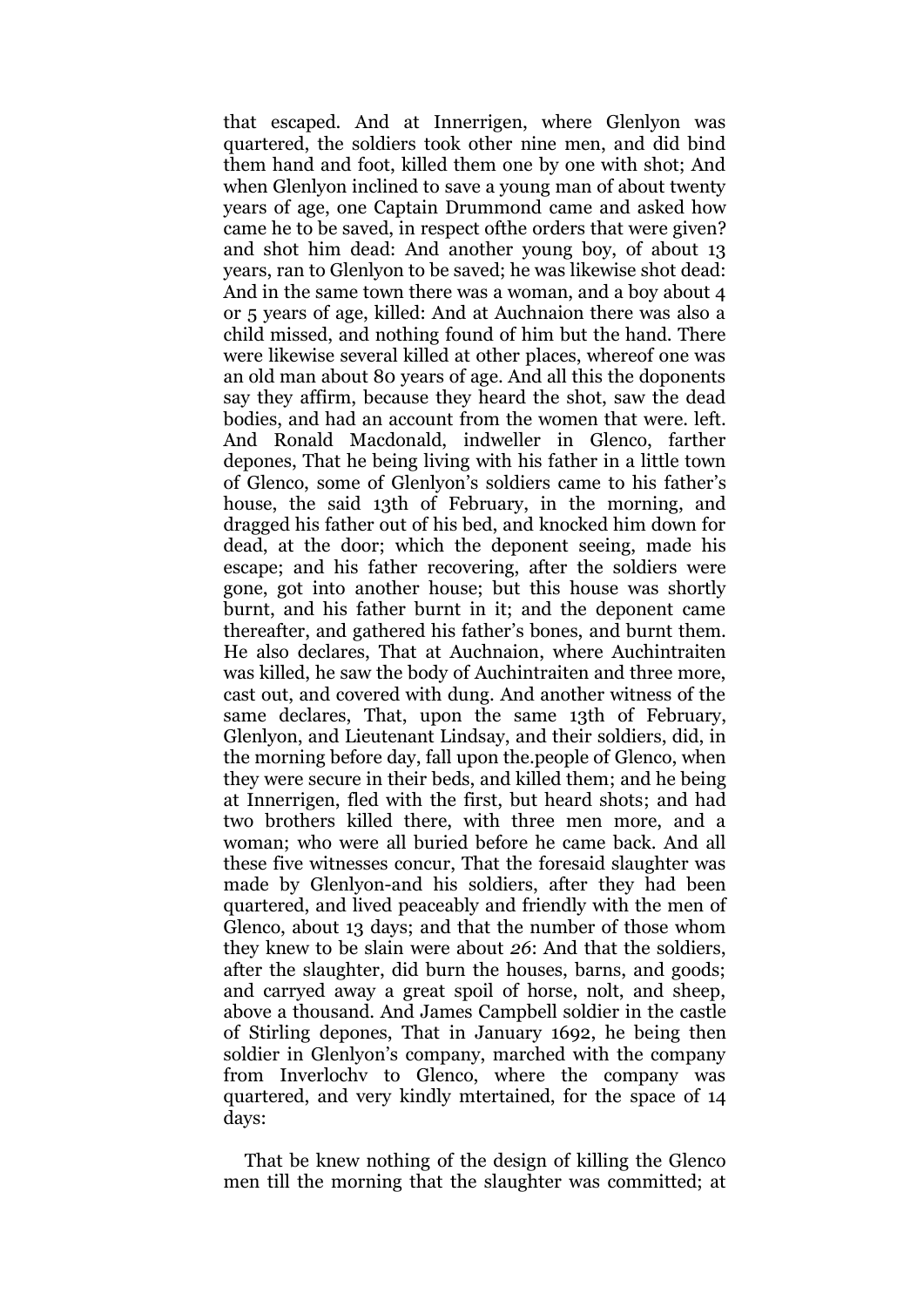which time Glenlyon and Captain Drummond's companies were drawn out in several parties, and got orders from Glenlyon, and their other officers, to shoot and kill all the country-men they met with; and that the deponent, being one of the party which was at the town where Glenlyon had his quarters, did see several men drawn out of their beds; and particularly he did see Glenlyon's own landlord shot by his order, and a young boy of about twelve years of age, who endeavoured to save himself *by* taking hold of Glenlyon, offering to go any where with him, if he would spare his life; and was shot dead by Captain Drummond's order: And the deponent did see about eight persons killed, and several houses burnt, and women flying to the hills to save their lives. And, lastly, Sir Colin Campbell of Aberucehill depones. That, after the slaughter, Glenlyon told him, that Mac-Donald of Innerriggen was killed, with the rest of the Glenco men, with Colonel Hill's pass or protection in his pocket, which a soldier brought, and shewed to Glenlyon. The testimonies above set down, being more than sufficient to prove a deed so notoriously known, it is only to be remarked, that more witnesses of the actors themselves might have been found, if Glenlyon and his soldiers were not at present in Flanders with Argyle's regiment. And its further added, that Lieutenant Colonel Hamilton, who seems, by the orders and letters that shall be hereafter set down, to have had the particular charge of this execution, did march, the night before the slaughter, with about400 men; but the weather falling to be very bad and severe, they were forced to stay by the way, and did not get to Glenco against the next morning, as had been concerted betwixt Major Duncanson and Lieutenant Colonel Hamilton: So that the measures being broke, Lieut-Colonel Hamilton and his men came not to Glenco till about eleven of the clock after the slaughter had been committed: which proved the preservation and safety of the tribe of Glenco; since by this means the far greater part of them escaped. And then the Lieutenant-Colonel being come to Canneloch-Levin, appointed several parties for several posts, with orders that they should take no prisoners, but kill all the men that came in their way. Thereafter, some of the Lieutenant-Colonel's men marched forward in the glen, and met with Major Duncanson's party, whereofi a part under Glenlyon had been sent by Lieutenant-Colonel Hamilton to quarter there some day's before; and these men told how they had killed Glenco, and about thirty-six of his men, that morning; and that there remained nothing to be done by the Lieutenant-Colonel and his men,: save that they burnt some houses, and killed an old man, by the Lieutenant-Colonel's orders, and brought away the spoil of the country: And this in its several parts is testified by John Forbes, Major in Colonel Hill's Regiment, Francis Farquhar and Gilbert Kennedy, both lieutenants in that regiment, who were all of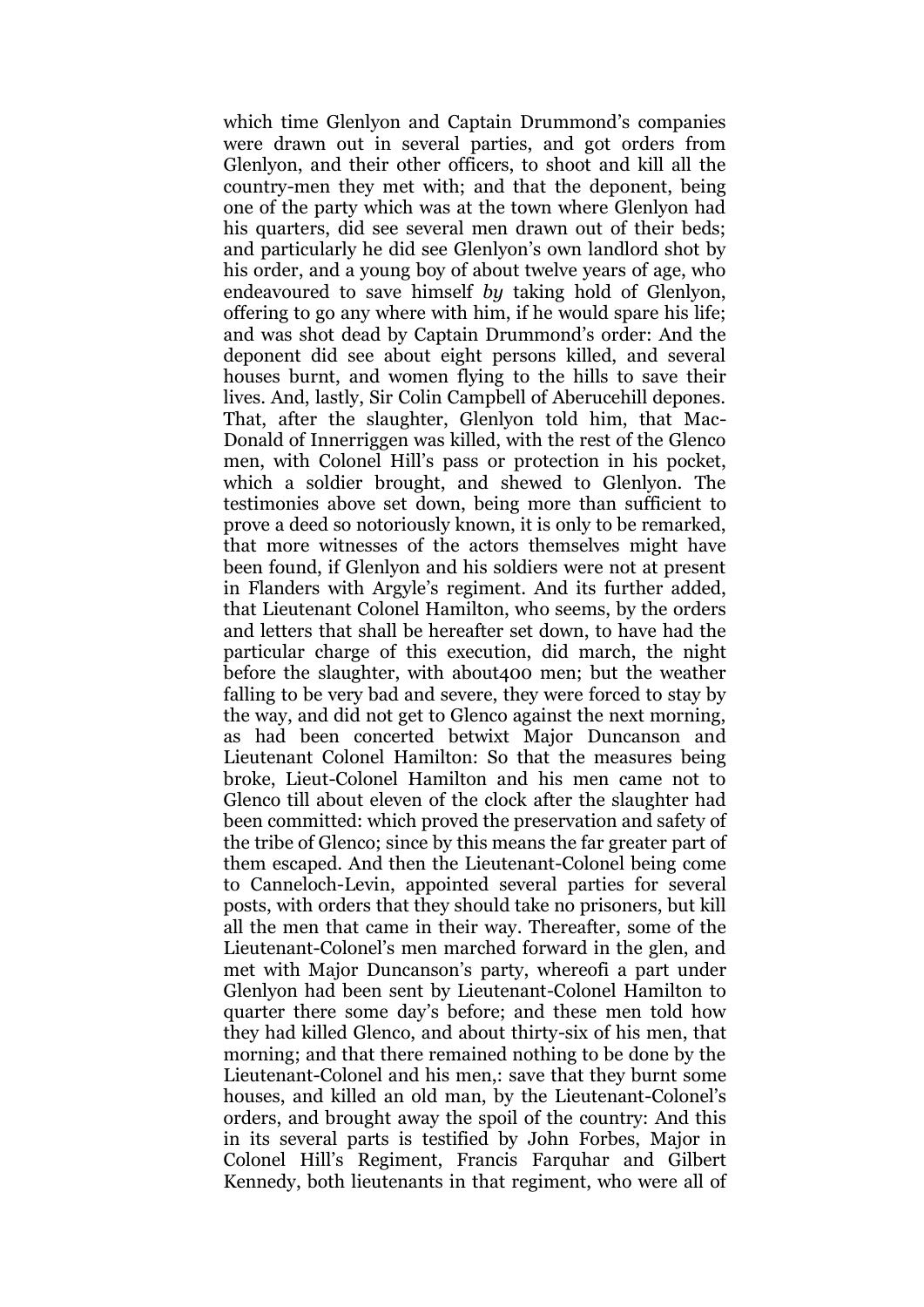the Lieutenant-Coloners party, as their depositions more fully bear. It may also be here noticed, That some days after the slaughter of the Glenco men was over, there came a person from Campbell of Balcalden, chamberlain, i.e. steward to the earl of Broadalbin, to the deceast Glenco's sons, and offered to them, if they would declare under their bands, that the Earl of Broadalbin was free and clear of the foresaid slaughter, they might be assured of the Earl's kindness for procuring their remission and restitution; as was plainly deponed before the commissioners. It remains now, to give an account of the warrarits, either given, or pretended to be given, for the committing of the foresaid slaughter; for clearing whereof, it is to be noticed, That the King having been pleased to offer by proclamation, an indemnity to all the Highland rebels, who should come in and accept thereof, by taking the oaths of allegiance, betwixt and the first of January 1692; after the day was elapsed, it was very proper to give instructions how such of the rebels as had refused his Majesty's grace,should be treated; and therefore,his Majesty, by his instructions, of the date the 11th January 1692, directed to Sir Thomas Livingstone, and supersigned and countersigned by himself, did, indeed order and authorise Sir Thomas to march the troops against the rebels who had not taken the benefit of the indemnity, an;! to destroy them by fire and sword; (which is the actual st,le of our commissions against intercommuned nbtls;) but with this express mitigation in the fourth article, viz. That the rebels may not think themselves desperate, we allow you to give terms and quarters, but in this manner only, That chieftains and heritors, or leaders be prisoners of war, their lives only safe, and all other things in mercy; they taking the oaths of allegiance, and rendering their arms and submitting to the government, are to have quarters and indemnity for their lives and fortunes, and to be protected from the soldiers; as the principal paper of instructions, produced by Sir Thomas Livingston, bears. After these instructions, there were additional ones given by his Majesty to Sir Thomas Livingston, upon the 16th of the said month of January, supersigned and countersigned by his nlajesty, and the date marked by Secretary Stair's hand; which bear orders for giving of passes, and for receiving the submission of certain of the rebels: Wherein all to be noticed to the present purpose is,. That therein his Majesty doth judge it much better that these two took not the benefit of the indemnity in due time should be obliged to render upon mercy, they still taking the baths of allegiance; and then its added, If Mackean of Glenco, and that tribe, can be well separated from the rest, it will be a proper vindication of the public justice to extirpate that sect of thieves. And of these additional instruction a principal duplicate was sent to Sir Thomas Livingston, and another to Colonel Hill, and were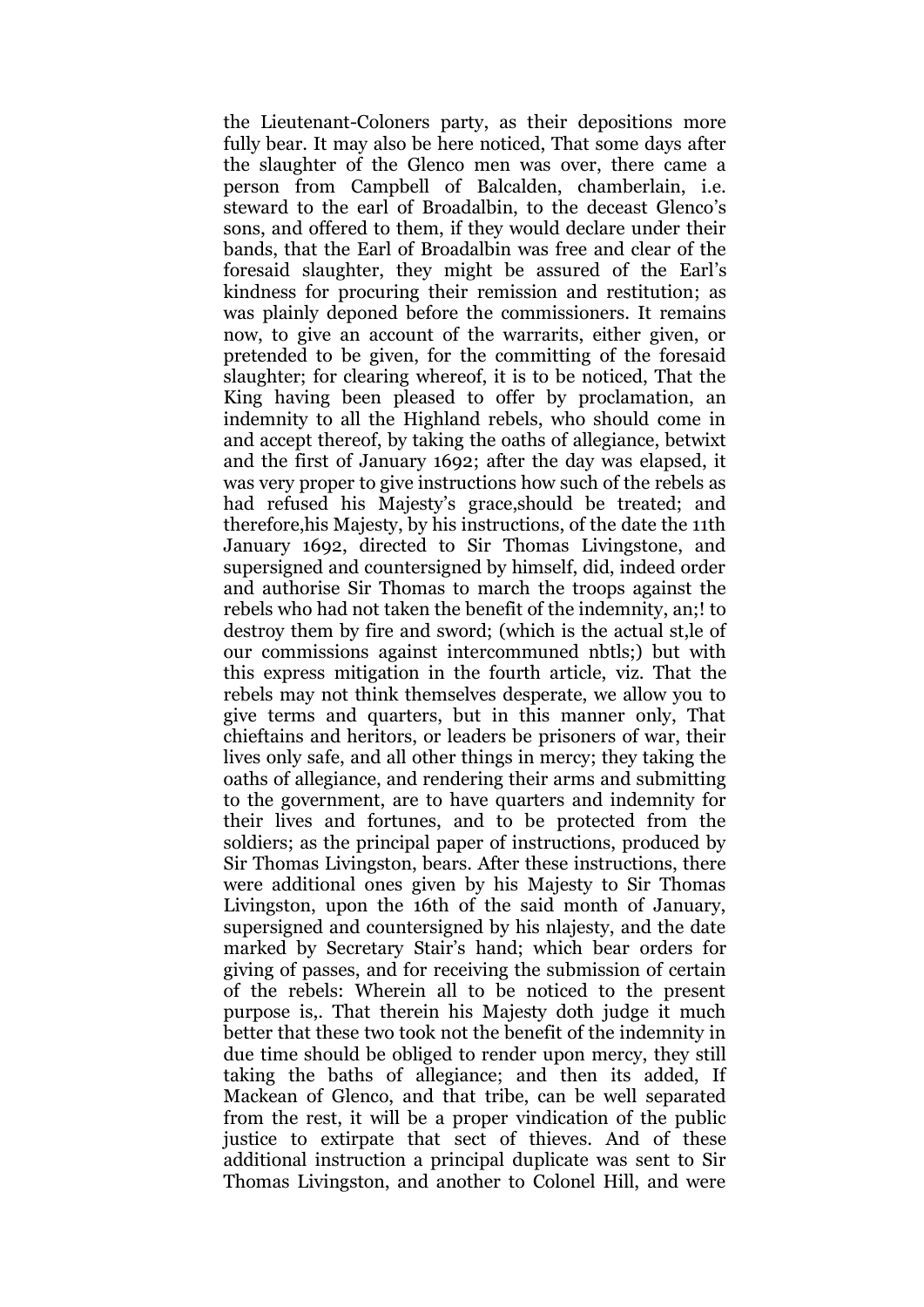both produced. And these were all the instructions given by the King.in this matter. But Secretary Stair, who sent down these instructions, as bis letters produced, written with his hands to Sir Thomas, of the same date with them, testify, by a previous letter of the date of the 7th of the said month of January, written and subscribed by him to Sir Thomas, says, You know in general, that these troops posted at Inverness and Innerlochy will be ordered to take m the house of Invergarie, and to destroy entirely the country of Lochabar, Locheall's lands, Keppoch's, Glengary's, and Glenco; and then adds, I assure you your power shall be full enough; and I hope the soldiers will not trouble the government with prisoners. And, by another letter of the said month of January, which is likewise before the instructions, and written to Sir Thomas, as the former he hath this expression, That these who remain of the rebels are not able to oppose, and their chieftains being all papists, it is well the vengeance falls there: For my part, I could have wished the MacDonalds had not divided; and I am sorry that Keppoch and Mackean of Glenco are safe. And then afterwards we have an account, that Locheall, Macnaughton, Appin, and Glenco, took the benefit of the indemnity at Inveraray, and Keppoch and others at Inverness. But this letter of the 11th of January, sent with the first instructions to Sir Thomas, hath this expression: ' I have no great kindness to Keppoch nor Glenco; and its well that people are in mercy.' And then, ' Just now my Lord Argyle tells me, that Glenco hath not taken the oath: At which I rejoice. It is a great work of eharity to be exact in rooting out that damnable sect; the worst of the Highlands.' But in his letter of the 16th of January, of the same date with the additional instructions, though he writes in the first part of the letter, ' The king does not at all incline to receive any after the diet, but no mercy;' yet he thereafter adds, 'But, for a just example of vengeance, I intreat the thieving tribe of Glenco may be rooted out to purpose.' And to confirm this, by his letter of the same date, sent with the other principal duplicate, and additional instructions to Colonel Hill, after having written, that such as render on mercy may be saved, he adds: ' I shall entreat you, that, for a just vengeance, and public example, the tribe of Glenco may be rooted out to purpose: The Earls of Argyle and Broadalbine have promised that they shall have no retreat in their bounds; the passes to Ranach would be secured; and the hazard certified to the laird of Weems to resett them: In that case, Argyle's detachment, with a party that may be posted in Island Stalker, must cut them off; and the people of Appin are none of the best.' This last letter, with the instructions for Colonel Hill, was received by Major Forbes, in his name, at Edinburgh; and the Major depones, That, by the allowance he had from the Colonel, he did unseal the packet, and found therein the letter and instructions, as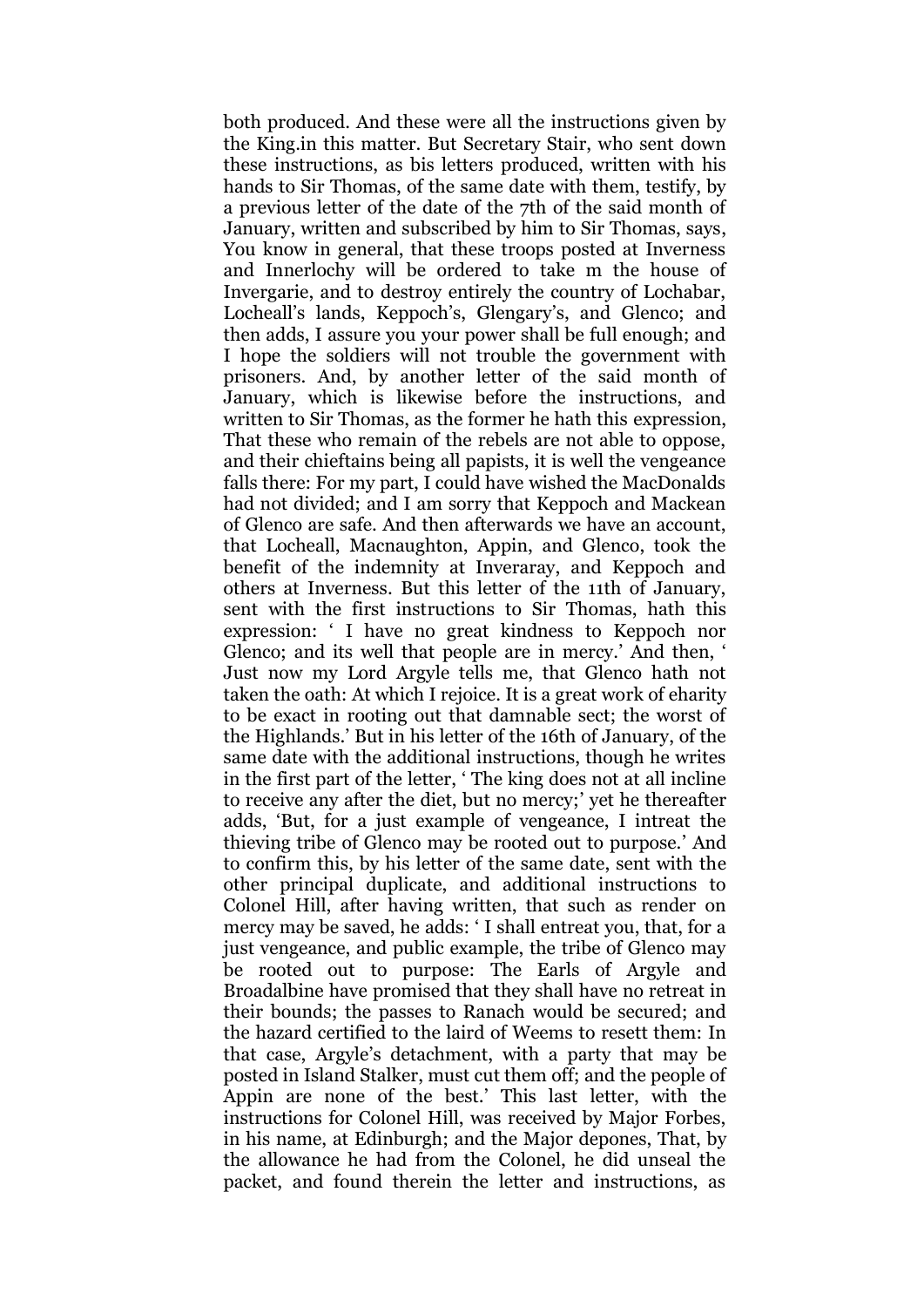above, which he sent forward to Colonel Hill. And that, in the beginning of February 1692, being in his way to Fort William, he met some companies of Argyle's regiment at Bel lishields, and was surprised to understand that they were going to quarter in Glenco; but said nothing till he came to Fort-William, where Colonel Hill told him, thai Lieutenantcolonel Hamilton had got orders about the affair of Glenco; and that therefore the Colonel had left it to Lieutenantcolonel Hamilton's management, who, he apprehends, had concerted the matter with Major Duncanson. And Colonel Hill depones, That he understood that Lieutenant-colonel Hamilton and Major Duncanson got the orders about the Glenco men which were sent to Lieutenant-colonel Hamilton: That, for himself, he liked not the business, but was very grieved at it: That the King's instructions of the 16th of January 1692, with the Master of Stair's letter of the same date, were brought to him by Major Forbes, who had received them, and unsealed the packet at Edinburgh; as as these two depositions do bear. Yet the execution and slaughter of the Glenco men did not immediately take effect; and thereafter, on the 30th of the said month of January, the Master of Stair doth again write two letters, one to Sir Thomas Livingston, which bears, ' I am glad that Glenco did not come in within the time prefixed: I hope what is done there may be in earnest, since the rest are not in condition to draw together to help: I think to harry (that is, to drive) their cattle, and burn their houses, is but to render them desperate lawless men to rob their neighbours; but I believe you will be satisfied it were a great advantage to the nation that thieving tribe were rooted out, and cut off: It must be quietly done, otherwise they will make shift for both their men and cattle: Argyle's detachment lies in Letrickwell, to assist the garrison to do all of a sudden:' And the other to Colonel Hill, which bears: ' Pray, when the thing concerning Glenco is resolved, let it be secret and sudden, otherwise the men will shift you; and better not meddle with them than not do it to purpose, to cut off that nest of robbers who have fallen in the mercy of the law, now when there is force and opportunity, whereby the King's justice will be as conspicuous and useful as his clemency to others. I apprehend the storm is so great, that, for some time, you can do little; but, so soon as possible, I know you will be at work; for these false people will do nothing but as they see you in a condition to do with them.' Sir Thomas Livingston having got the King's instructions with Secretary Stair's letter of the 16th of January, and knowing, by a letter he had from the Master of Stair, of the date the 7th of January 1692, that Lieutenantcolonel Hamilton was to be the man employed in the execution of the Glenco men, in pursuance of the secretary's letter, he writes to Lieutenant-colonel Hamilton,upon the 23d of the said month of January, telling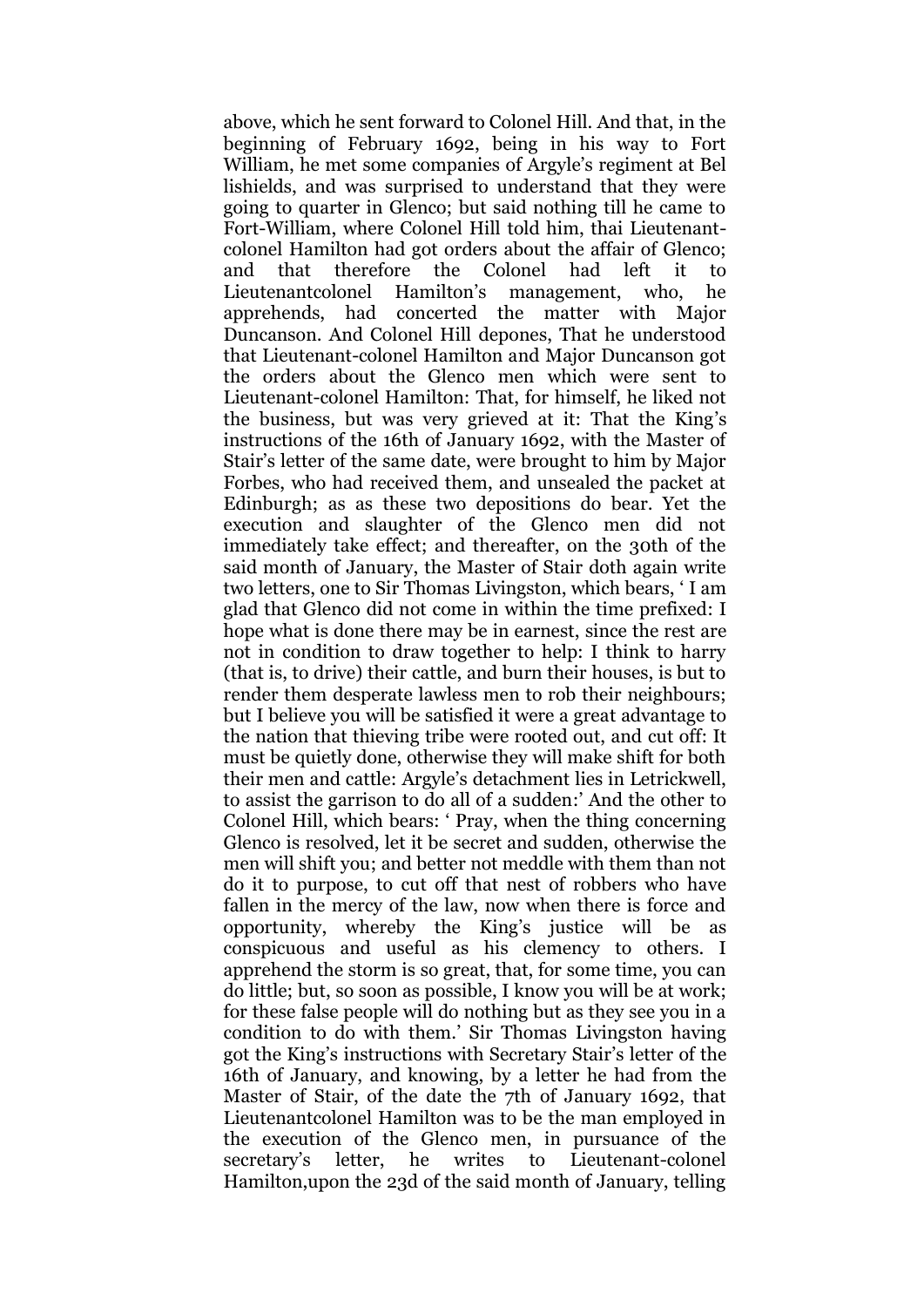him, *\** That it was judged good news that Glenco had not taken the oath of allegiance within the time prefixed, and that Secretary Stair, in his last letter, had made mention of him;' and then adds, ' For, Sir, here is a fair occasion for you to show that your garrison serves for some use; and, seeing that the orders are so positive from court to me, not to spare any of them that have not timely come in, as you may see by the orders I send to your colonel, I desire you will begin with Glenco, and spare nothing which belongs to him; but do not trouble the government with prisoners; as this letter produced by Lieutenant-colonel Hamilton bears.' And'Sir Thomas being heard upon this letter, declared, That at that time he was immediately returned from his journey to London, and that he knew nothing of any soldiers being quartered in Glenco, and only meant that be should be prosecuted as a rebel standing out, by fair hostility; and in this sense he made-use of the same words and orders written to him by Secretary Stair. Thereafter, Colonel Hill gives his orders, to be directed to Lieutenant-colonel Hamilton, in these terms: \* Sir, you are, with 400 of my regiment, and the 400 of my Lord Argyle's regiment, under the command of Major Duncanson, to march straight to Glenco, and there put in due execution the orders you have received from the commander in chief. Given under my hand, at FortWilliam, the 12th day of February 1692.' And this order is also produced by Lieutenant-colonel Hamilton. Then, the same day, Lieutenantcolonel Hamilton wrote to Major Duncanson in these terms: *'* Sir, pursuant to the commander in chief and my colonel's orders to me, for putting in execution the service against the rebels of Glenco, wherein you, with a party of Argyle's regiment, now under your command, are to be concerned; you are therefore to order your affairs so, that you be at the several posts assigned you, by seven of the clock to morrow morning being Saturday, and fall in action with them; at which time I will endeavour to be with the party from this place at the post appointed them. It will be necessary that the avenues minded by Lieutenant Campbell on the south side be secured, that the old fox, nor none of his cubs, get away. The orders are, that none be spared, nor the government troubled with prisoners.' And the copy of this last order is produced under LieutenantColonel Hamilton's own hand. And accordingly the slaughter of Glenco and his poor people did ensue the next morning, being the 13th of February 1692, in the manner narrated. And upon the whole matter it is the opinion of the commissioner, *first,* That it was a great wrong that Glenco's case, and diligence as to his taking the oath of allegiance, with Ardkinlass's certificate of his taking the oath of allegiance on the 6th of January 1692, and Colonel Hill's letter to Ardkinlass, and Ardkinlass's letter to Colin Campbell sheriff-clerk, for clearing Glenco's diligence and innocence, were not presented to the Lords of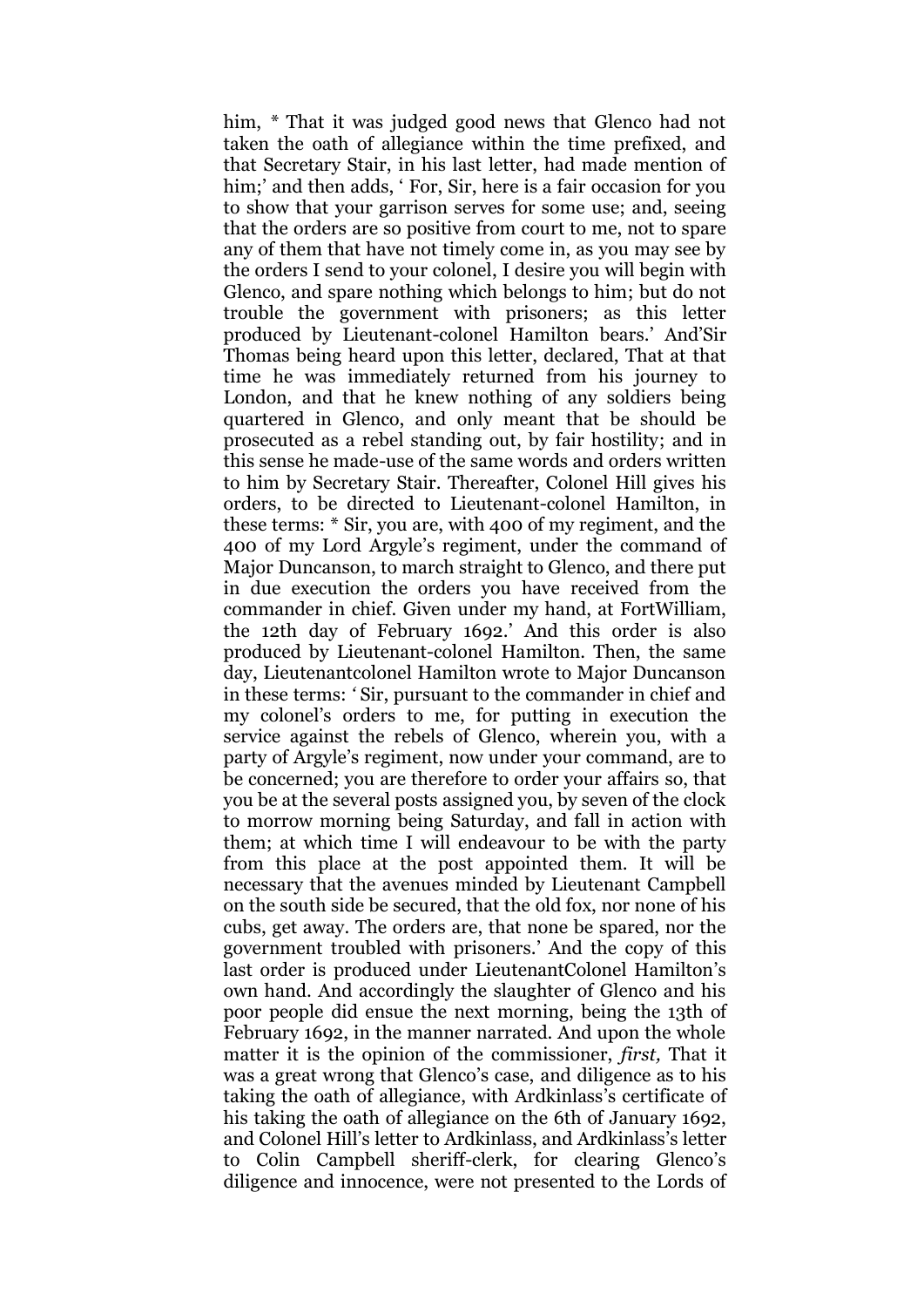his Majesty's privy council, when they were sent in to Edinburgh in the said month of January; and that those who advised the not presenting thereof were in the wrong, and seem to have had a malicious design against Glenco: And that it was a further wrong, that the certificate as to Glenco's taking the oath of allegiance was delete and obliterate after it came to Edinburgh; and that being so obliterate, it should neither have been presented to, or taken in by the clerk ofthe council, without an express warrand from the council. *Secondly,* That it appears to have been known at London, and particularly to the Master of Stair, in the month of January 1692, that Glenco had taken the oath of allegiance, though after the day perfixed; for he saith, in his letter ofthe 30th of January to Sir Thomas Livingston, as above remarked, ' I am glad that Glenco came not in within the time prescrib'd.' *Thirdly,* That there was nothing in the King's instructions to warrand the committing of the foresaid slaughter, even as to the thing itself, and far less as to the manner of it; seeing all his instructions do plainly import, that the most obstinate of the rebels might be received into mercy, upon taking the oath of allegiance, though the day was long before elapsed; and that he ordered nothing concerning Glenco and his tribe; but that, if they could be well separated from the rest, it would be a proper vindication of the public justice to extirpate that set of thieves; which plainly intimates, that it was his Majesty's mind, that they could not be separated from the rest of these rebels, unless they still refused his mercy, by continuing in arms and refusing the allegiance; and that, even in that case, they were only to be proceeded against in the way of public justice, and no other way. *Fourthly,* That Secretary Stair's letters, especially that of the 11th of January 1692, in which he rejoices to hear that Glenco had not taken the oath, and that of the 16th of January, of the same date with the King's additional instructions, and that of the 30th of the same month, were no ways warranted by, but quite exceeded the King's foresaid instructions. Since the said letters, without any insinuation of any method to be taken that might well separate the Glenco men from the rest, did, in place of prescribing a vindication of public justice, order them to be cut off, and rooted out in earnest, and to purpose, and that suddenly, and secretly, and quietly, and all on a sudden; which are the express terms of the said letters; and, comparing them and the other letters with what ensued, appear t» have been the only warrant and cause of their slaughter; which in effect was a barbarous murder, perpetrated by the persons deponed against. And this is yet farther confirmed by two more of his letters, written to Colonel Hill after the slaughter committed, viz. on the 5th March 1692, wherein after having said that there was much talk at London, that the Glenco men were murdered in their